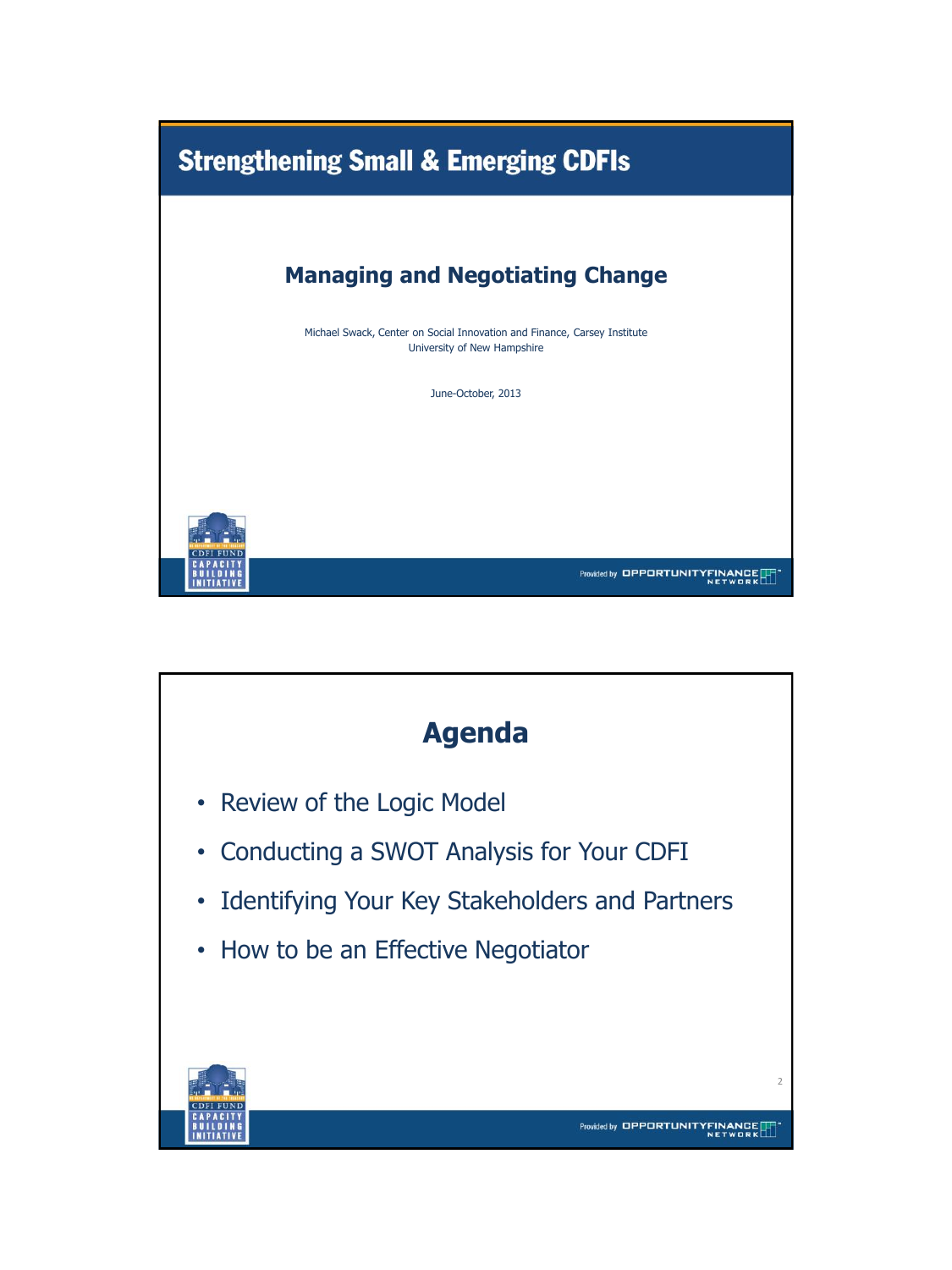

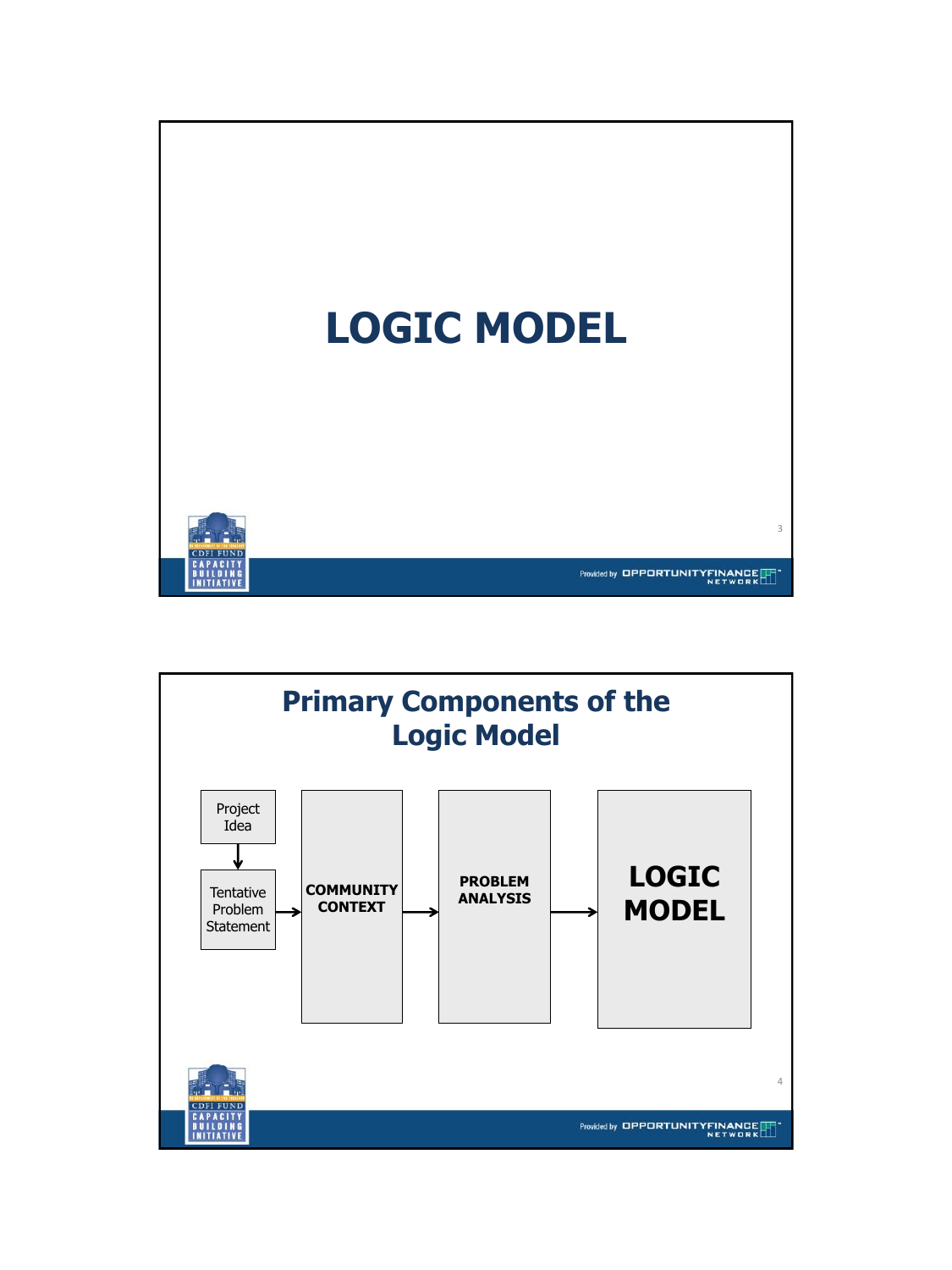

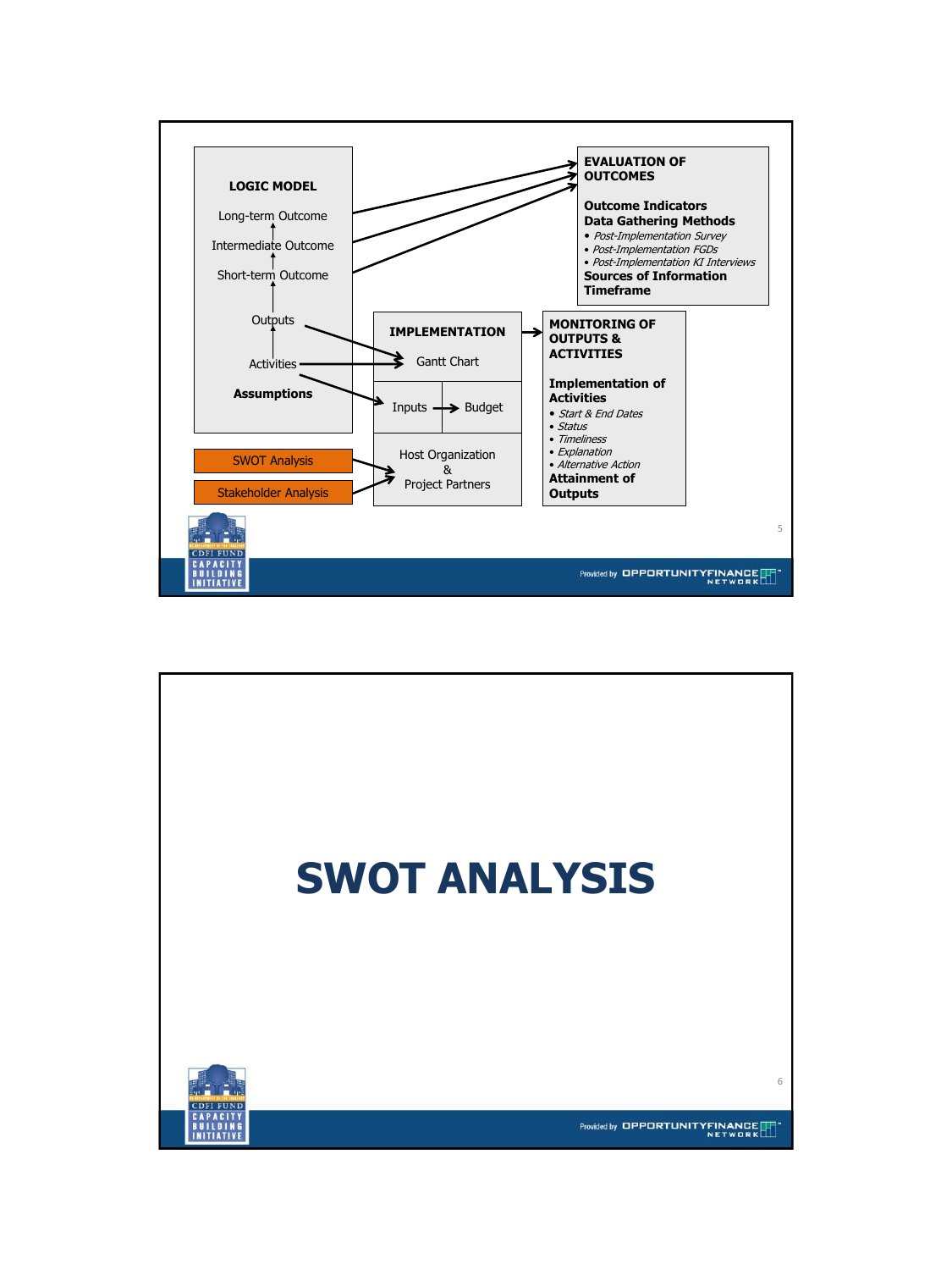

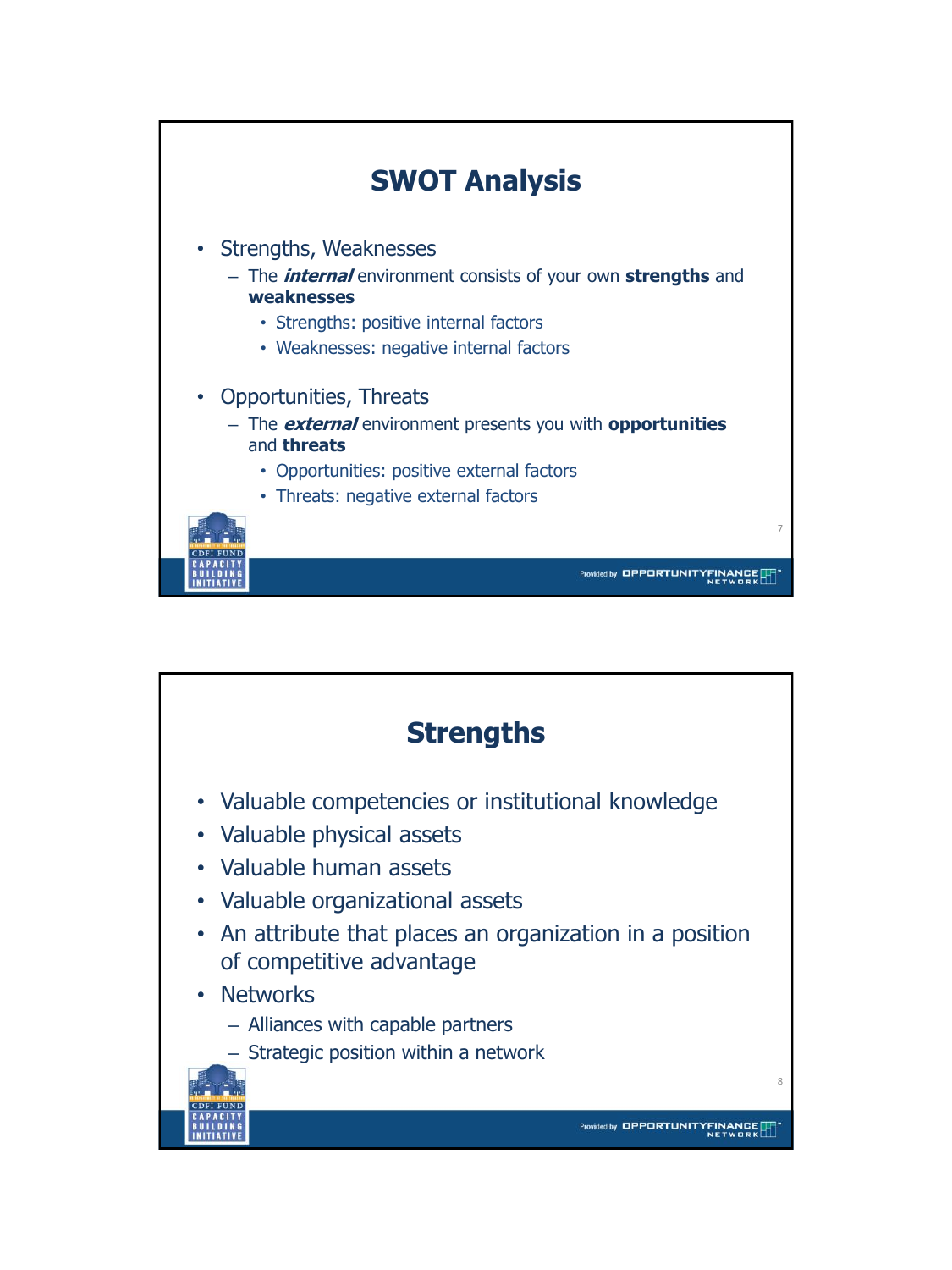

## **Opportunities**

- A supportive political or regulatory environment
- An identified client need
- Funding availability
- Strong partners



10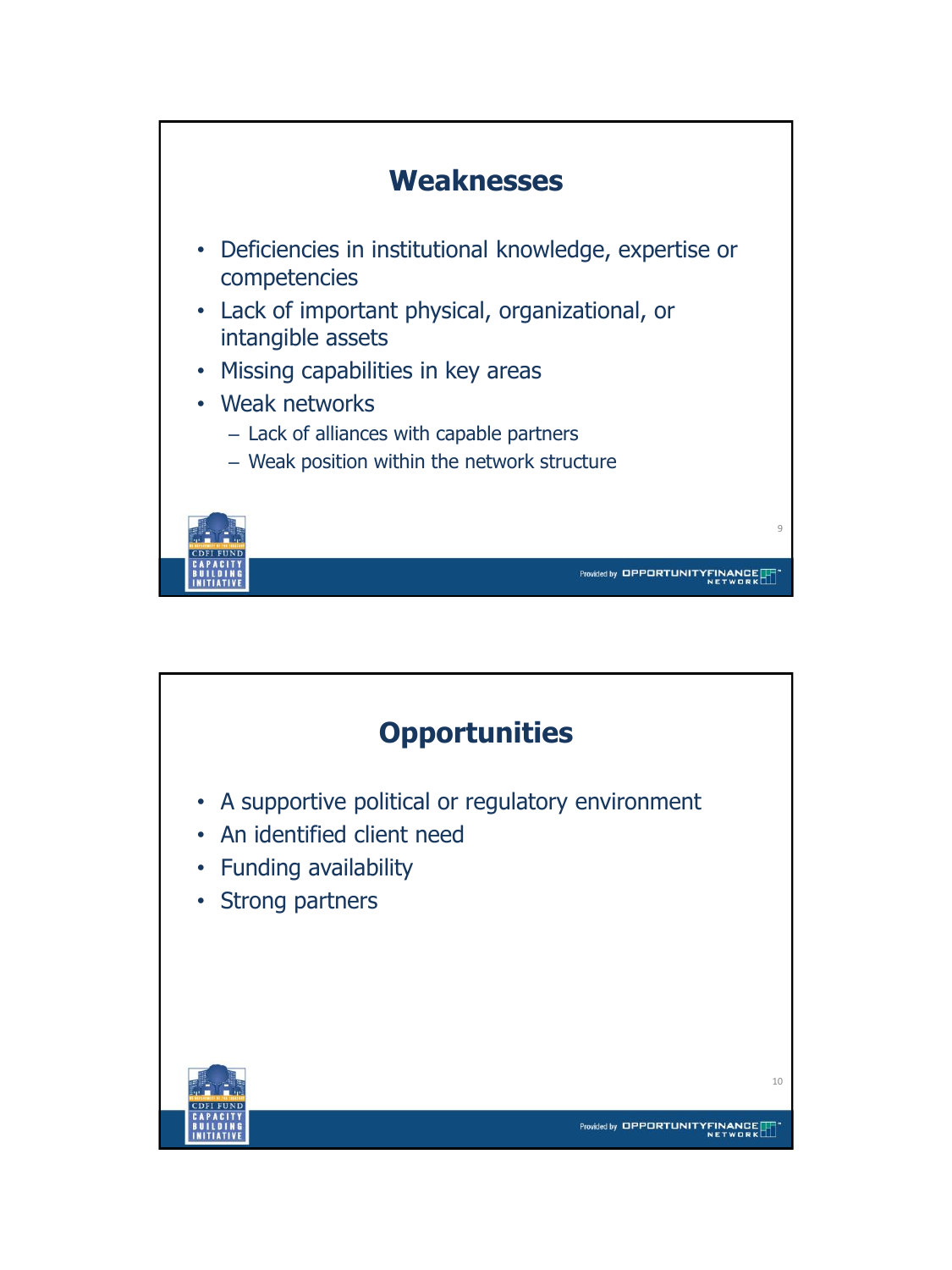

| <b>The SWOT Matrix</b>            |                                                                                       |                                                                           |  |  |
|-----------------------------------|---------------------------------------------------------------------------------------|---------------------------------------------------------------------------|--|--|
| <b>INTERNAL</b><br><b>FACTORS</b> | <b>STRENGTHS:</b><br>What are my major<br>internal strengths?                         | <b>WEAKNESSES:</b><br>What are my major<br>internal weaknesses?           |  |  |
| <b>EXTERNAL</b><br><b>FACTORS</b> | <b>OPPORTUNITIES:</b><br>What are the major<br>external opportunities<br>in my field? | <b>THREATS:</b><br>What are the major<br>external threats in my<br>field? |  |  |
|                                   |                                                                                       |                                                                           |  |  |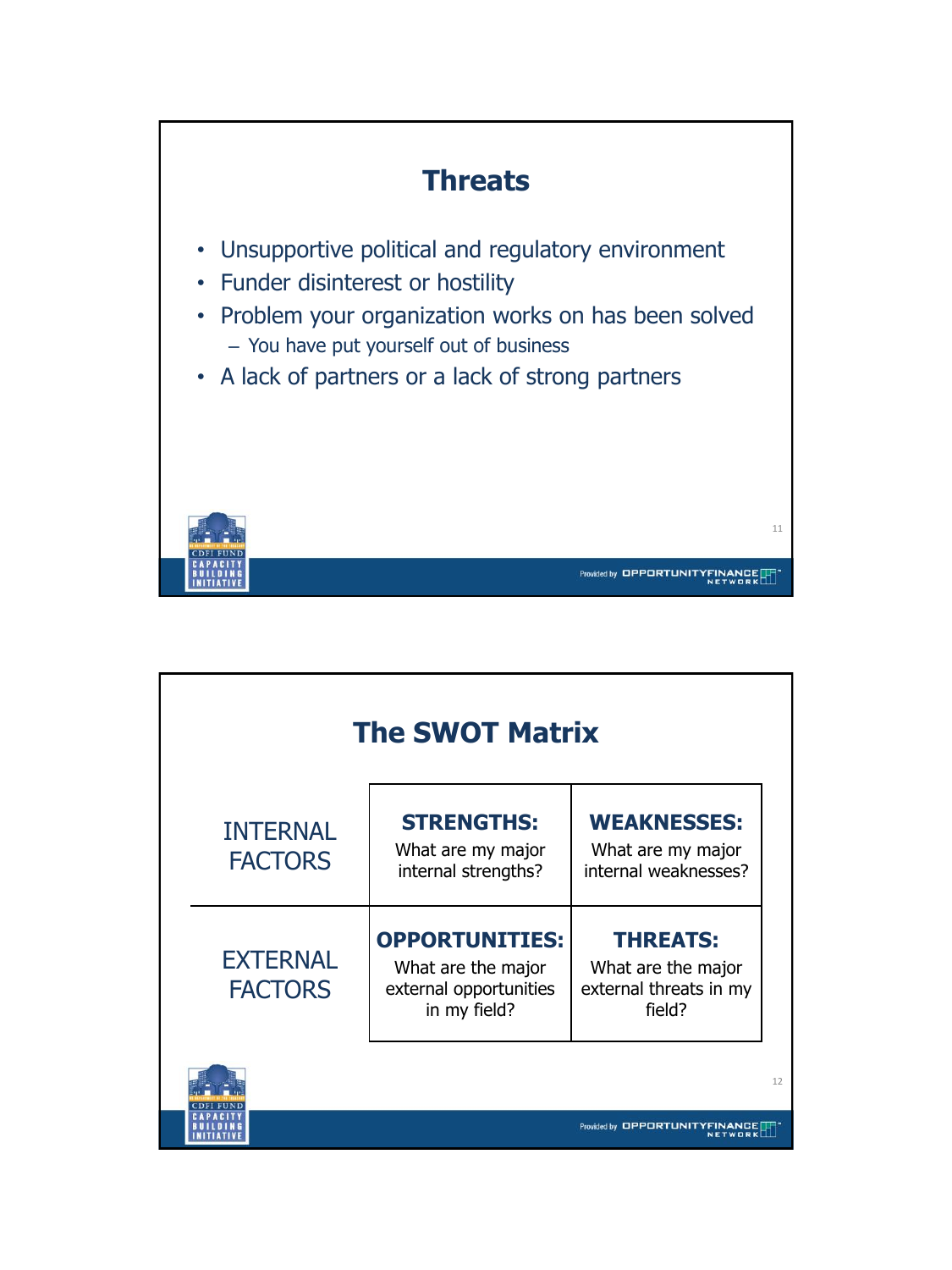

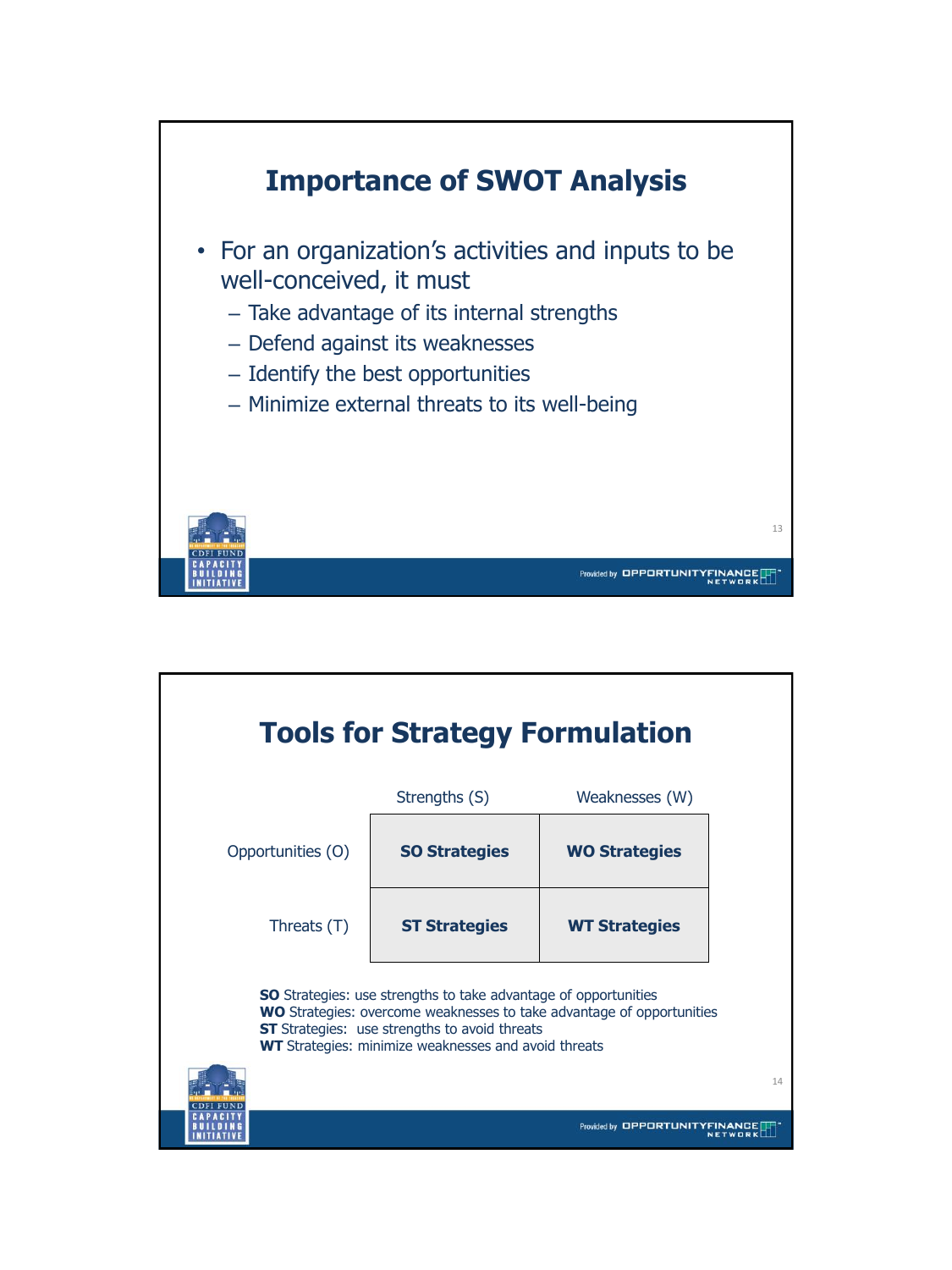

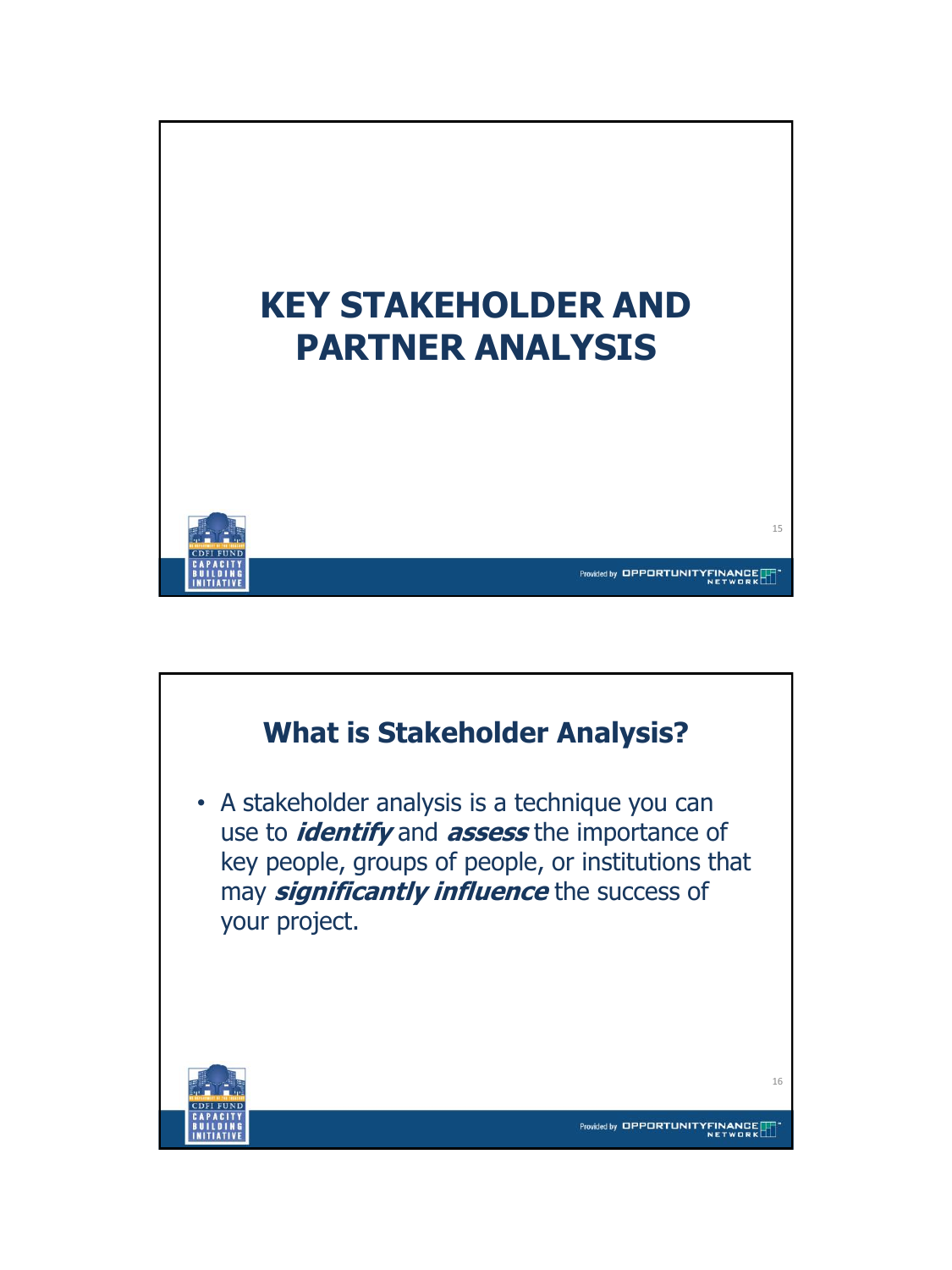

## **Who and When to Use Stakeholder Analysis?**

- Who: Members of project planning team.
- When: Early stages of planning, i.e., after problem analysis, and while in the process of developing your project design.



18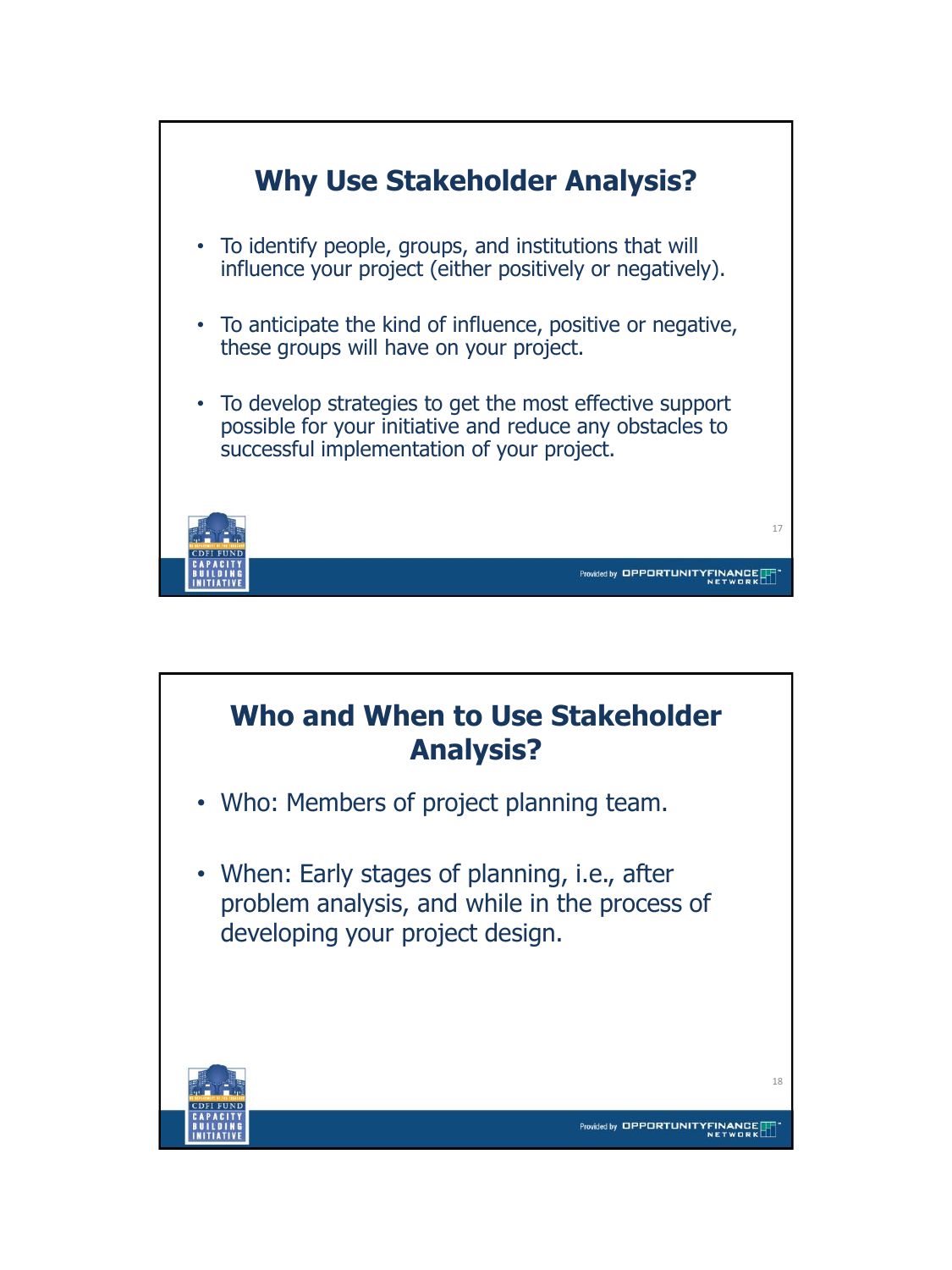| <b>Steps in Stakeholder Analysis</b><br><b>Step 1: Prepare a SHA Matrix</b> |                                                 |                         |                                                                        |  |  |  |
|-----------------------------------------------------------------------------|-------------------------------------------------|-------------------------|------------------------------------------------------------------------|--|--|--|
| Stakeholder                                                                 | Stakeholder<br>Interest $(s)$ in the<br>Project | Assessment<br>of Impact | Potential Strategies for<br>Obtaining Support or<br>Reducing Obstacles |  |  |  |
|                                                                             |                                                 |                         |                                                                        |  |  |  |
|                                                                             |                                                 |                         |                                                                        |  |  |  |
|                                                                             | 19                                              |                         |                                                                        |  |  |  |
|                                                                             | Provided by <b>OPPORTUNITYFIN</b>               |                         |                                                                        |  |  |  |

## **Steps in Stakeholder Analysis Step 2**

• Identify all the people, groups, and institutions that will affect or be affected by your project, and list them in the column under "Stakeholder."



Provided by OPPORTUNITYFINANCE

20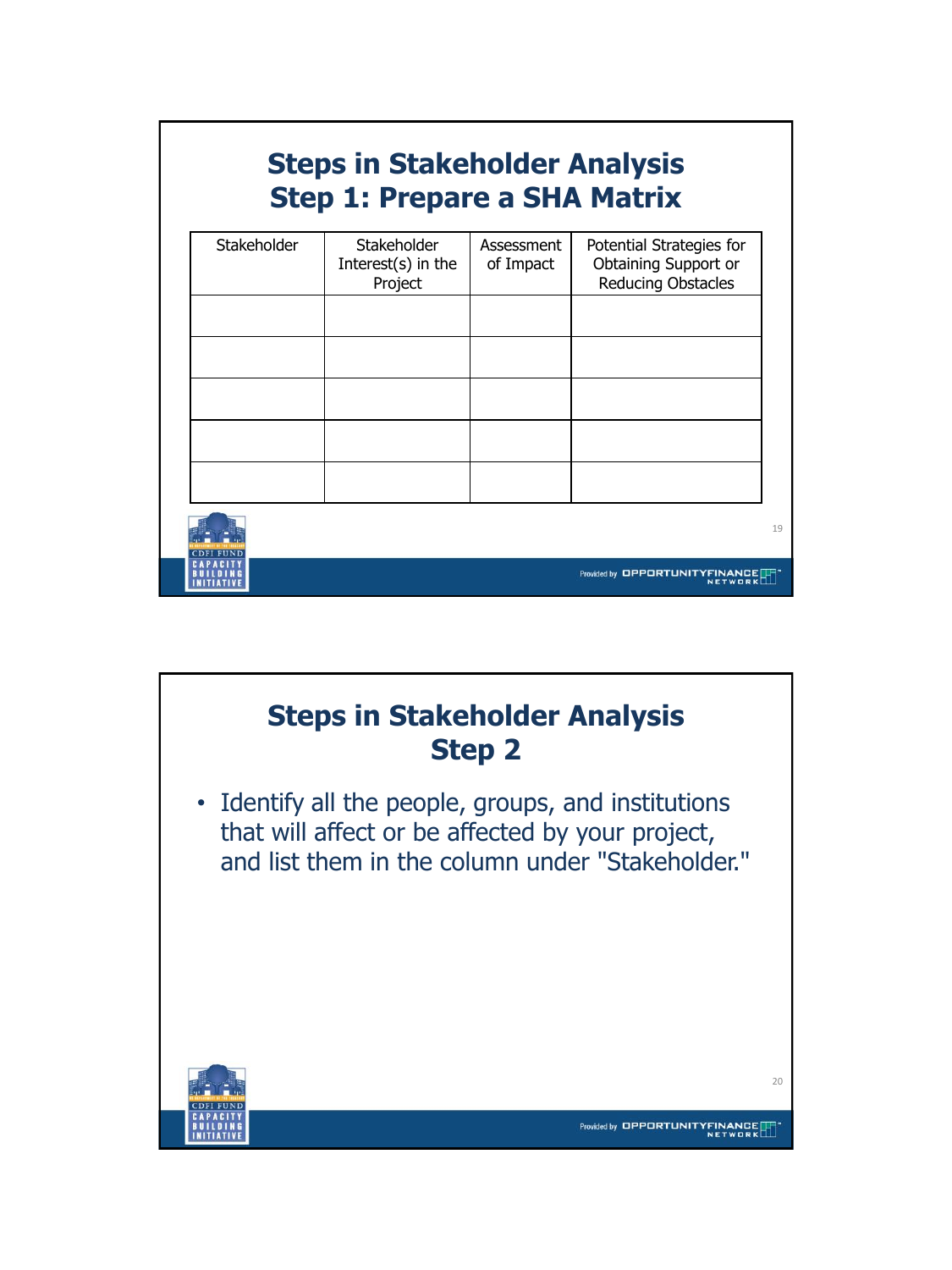

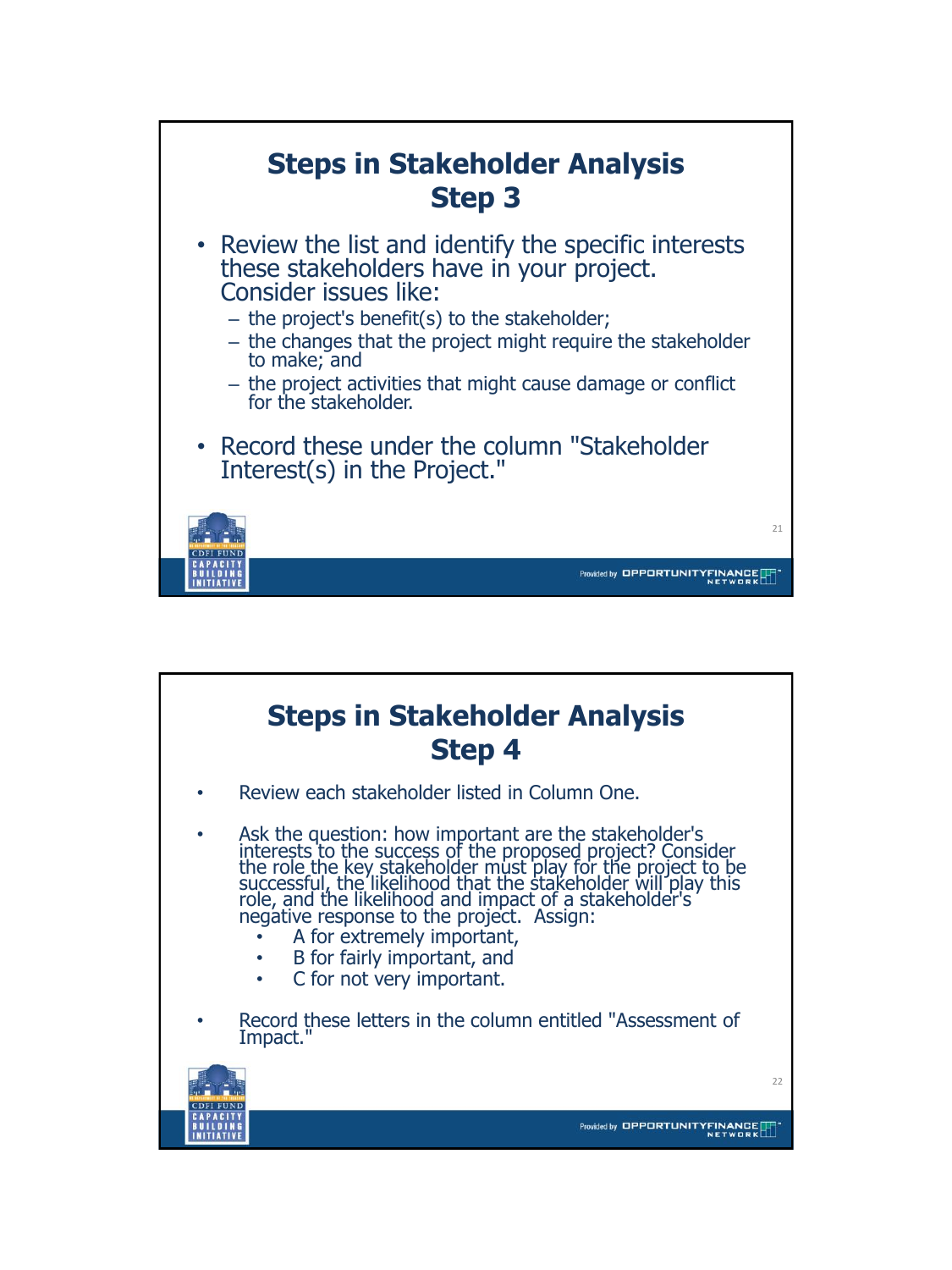

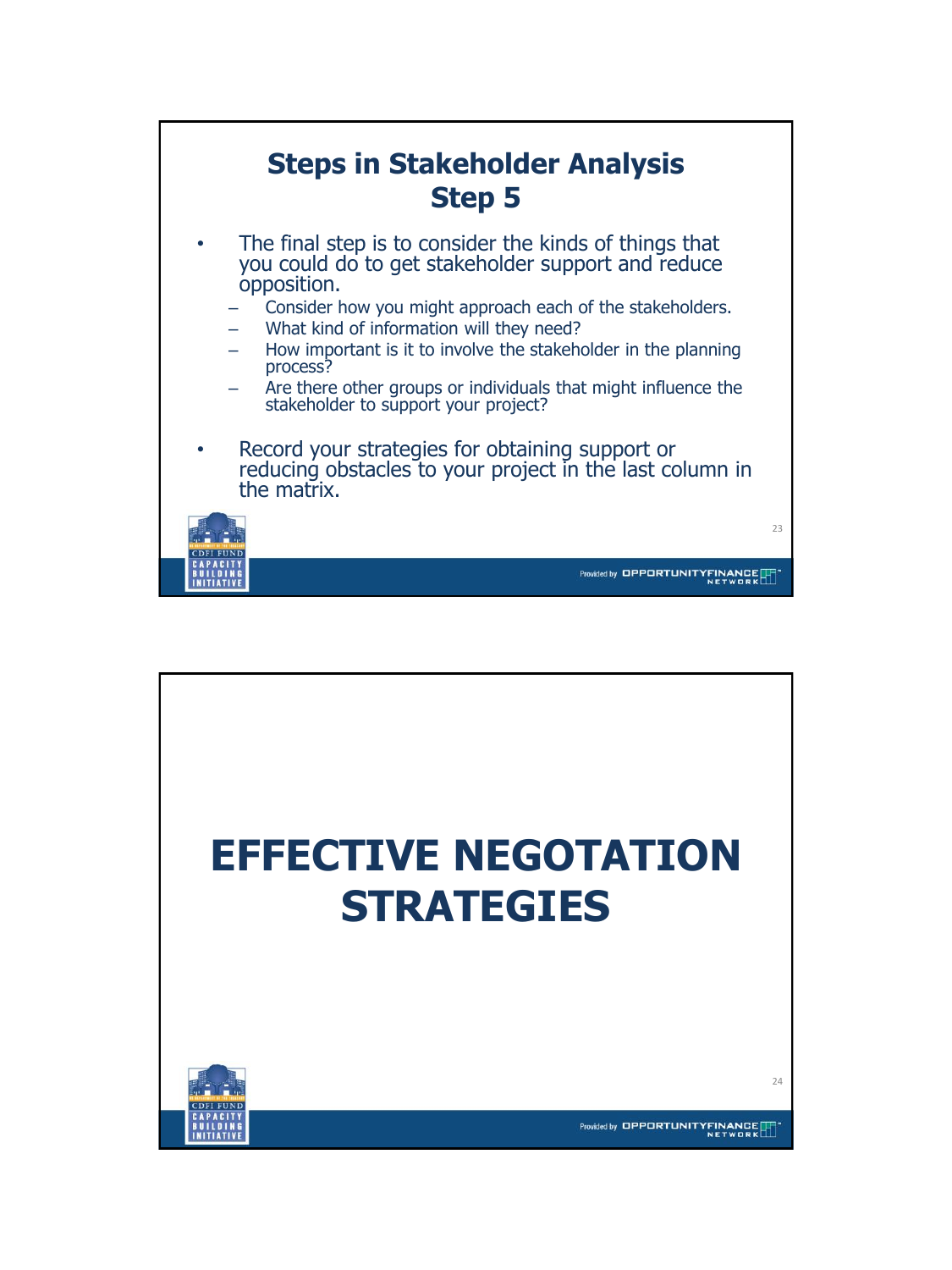